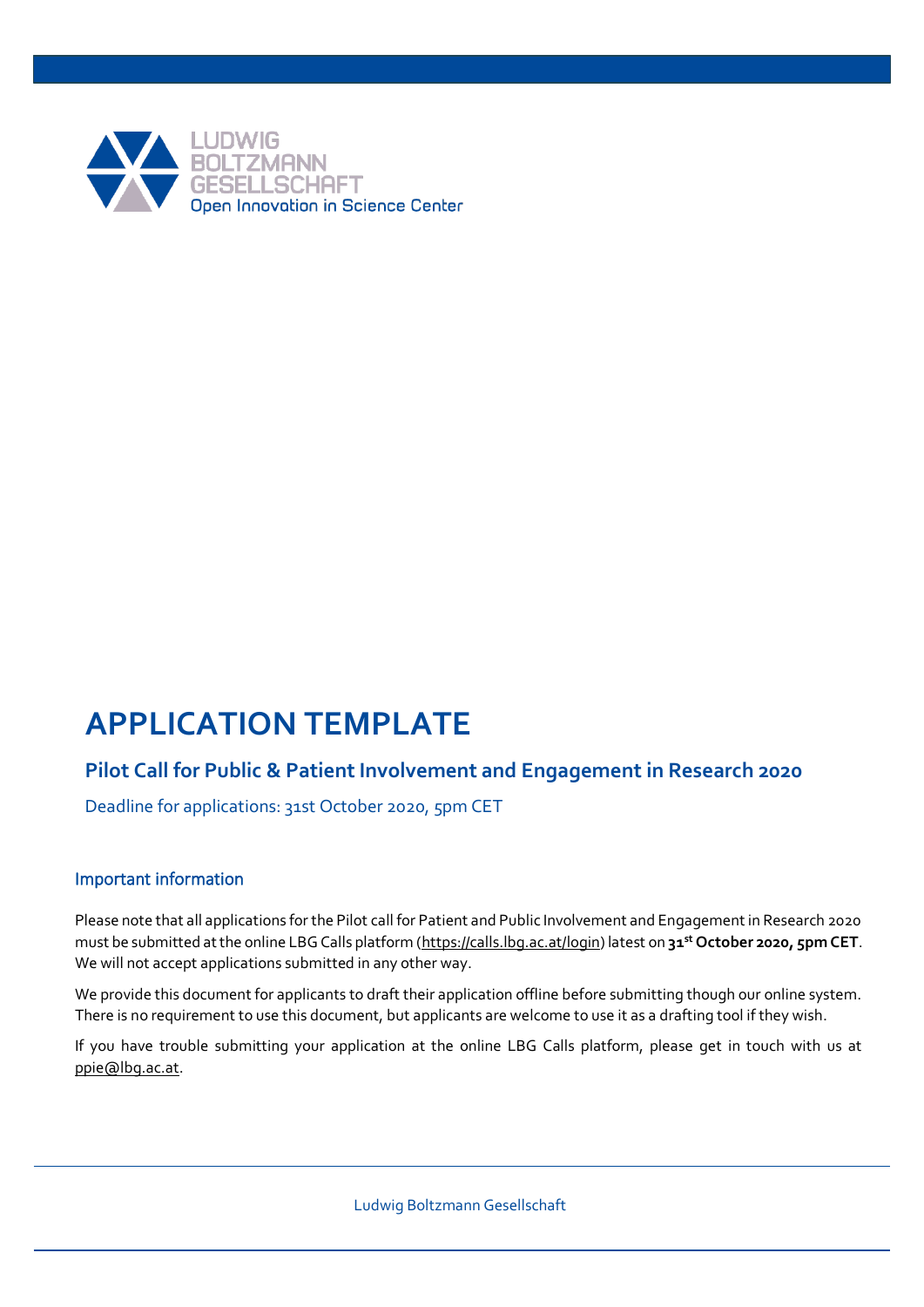

# 1. Personal data

- Person name
- Email contact
- Name of organization, department, research group
- Address of organization
- **EXECTER 1** Letter of Support: upload letter signed from the legal representative of your organization (PDF, max. 10 MB)

## 2. Demographic data

- Gender: female, male, other (choose one of these options)
- Discipline: Natural sciences, technical sciences, social sciences, humanities, human medicine, health sciences, agricultural sciences, veterinary science (choose one of the options)
- Enter your scientific field: (free text)
- Career level: bachelor student, master student, PhD student, PostDoc researcher, research administration, professor (choose one of these options)

## 3. Abstracts

Please write an English and German abstract in plain language. Imagine to explain your ideas to a nonscientific community. Give an overview about the aim of the activity, describe methods used by which patients and the public will be involved and describe the intended impact and outcome of the PPIE activities. Your responses are limited to **no more than 150 words** each.

- Abstract in English
- Abstract in German
- **Keywords:** max. 5 (free text)
- **Project duration:** 6-12 month (choose a number)

## 4. Involvement activities

#### 4.1. Impact

Please describe the societal and scientific impact of the proposed PPIE activities. Consider following aspects in your description (no more than 300 words).

- Why are your planned patient and public involvement activities important?
- What benefit do you expect for the target group and/or society?
- How do the planned patient and public involvement activities impact your research?

#### 4.2. Implementation

Please describe the implementation and feasibility of the planned activities considering following aspects in your description (no more than 500 words).

- Describe the planned patient and/or public involvement activities (what).
- Who are you planning to involve in your PPIE activity? (who)
- How to reach them? How often are you planning to involve patients and public members? (how)
- How to do honor patients' and public's time and contributions?
- What are the expected outcomes of these activities and how do you capture them?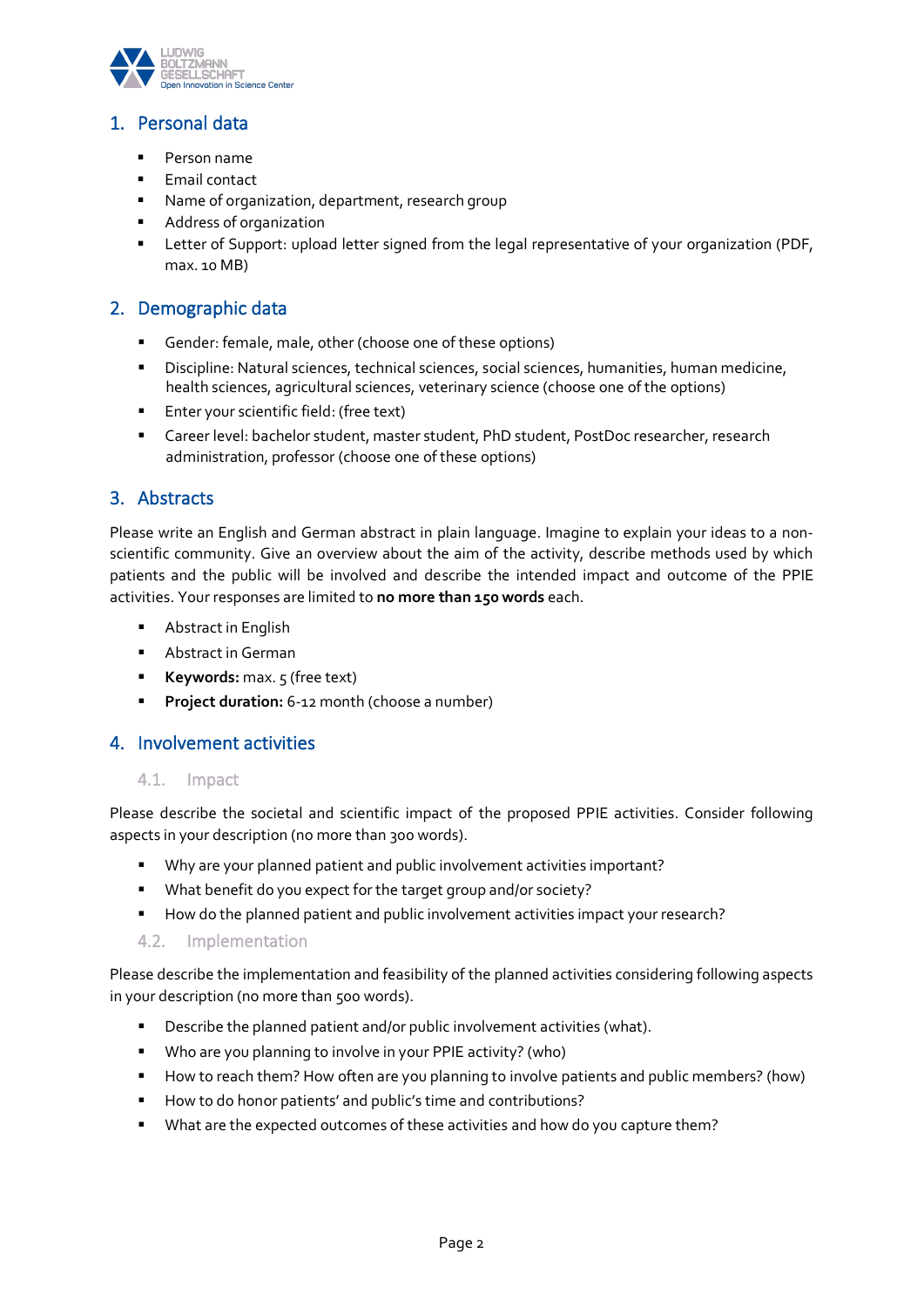

## 4.3. Methods

Please describe which methods you are planning to use in order to successfully involve patients and the public. Consider following aspects in your description (no more than 300 words).

- Which method(s) and setting(s) are you planning to use?
- Why is this method suitable for the activity?
- How do you plan to build trust, communicate, and interact with patients and the public?

## 5. Expected learning

Please describe the expected learning of the planned activities considering following aspects in your description (no more than 300 words).

- At what level is the learning expected (e.g., personal, methodological, institutional)?
- Will you be able to formulate new problem-solving strategies, and/or develop new science-based solutions?
- Are new skills or methods acquired through the activities?

## 6. Overview of involvement activities

Please link the proposed patient and public involvement to the level of involvement and study level in the table provided (free text). For more information: PPIE 'How to' Guide for Researchers at <https://zenodo.org/record/3578321>

Please elaborate on the expected impact of the patient and public involvement activities on (a) competencies and awareness (b) behavior and (c) life circumstances: list the most important change elements targeted. All change elements and definitions in the Impact Model at [https://ois.lbg.ac.at/en/projects/ois-impact:](https://ois.lbg.ac.at/en/projects/ois-impact) if your expected change is not yet included, please add a short explanation.

Please use the **excel sheets** for preparing the involvement and time tables. You will be asked to upload the the tables as .xls or .pdf on the online system (max. 10 MB).

Example:

|                                                                    | <b>INVOLVEMENT</b>      |                                      | <b>EXPECTED IMPACT</b>                         |                 |                                       |  |  |  |
|--------------------------------------------------------------------|-------------------------|--------------------------------------|------------------------------------------------|-----------------|---------------------------------------|--|--|--|
| Describe the<br>activity briefly                                   | Level of<br>involvement | <b>Study level</b>                   | Competencies,<br>awareness                     | <b>Behavior</b> | Life<br>circumstances                 |  |  |  |
| co-creation<br>workshop with<br>patients to inform<br>study design | involve                 | study design                         | appreciation,<br>perspective                   | shared<br>goals | research<br>quality,<br>practical use |  |  |  |
| Patients conduct<br>and analyse<br>interviews with<br>citizens     | involve,<br>collaborate | data<br>collection,<br>data analysis | self-efficacy,<br>perspective,<br>competencies | $CO-$<br>design | research<br>quality,<br>meaning       |  |  |  |

**Example 1 Legend 'level of involvement':** inform, consult, involve, collaborate, own (choose min. one of these options).

- **Legend 'study level':** priority setting, research question, study design, data collection, data analysis, data interpretation, dissemination of results (choose min. one of these options)
- **Legend Aspired Impact - 'awareness and competencies':** self-efficacy, appreciation, competencies, motivation, information, perspective, knowledge about competencies, knowledge about needs, other (please specify)